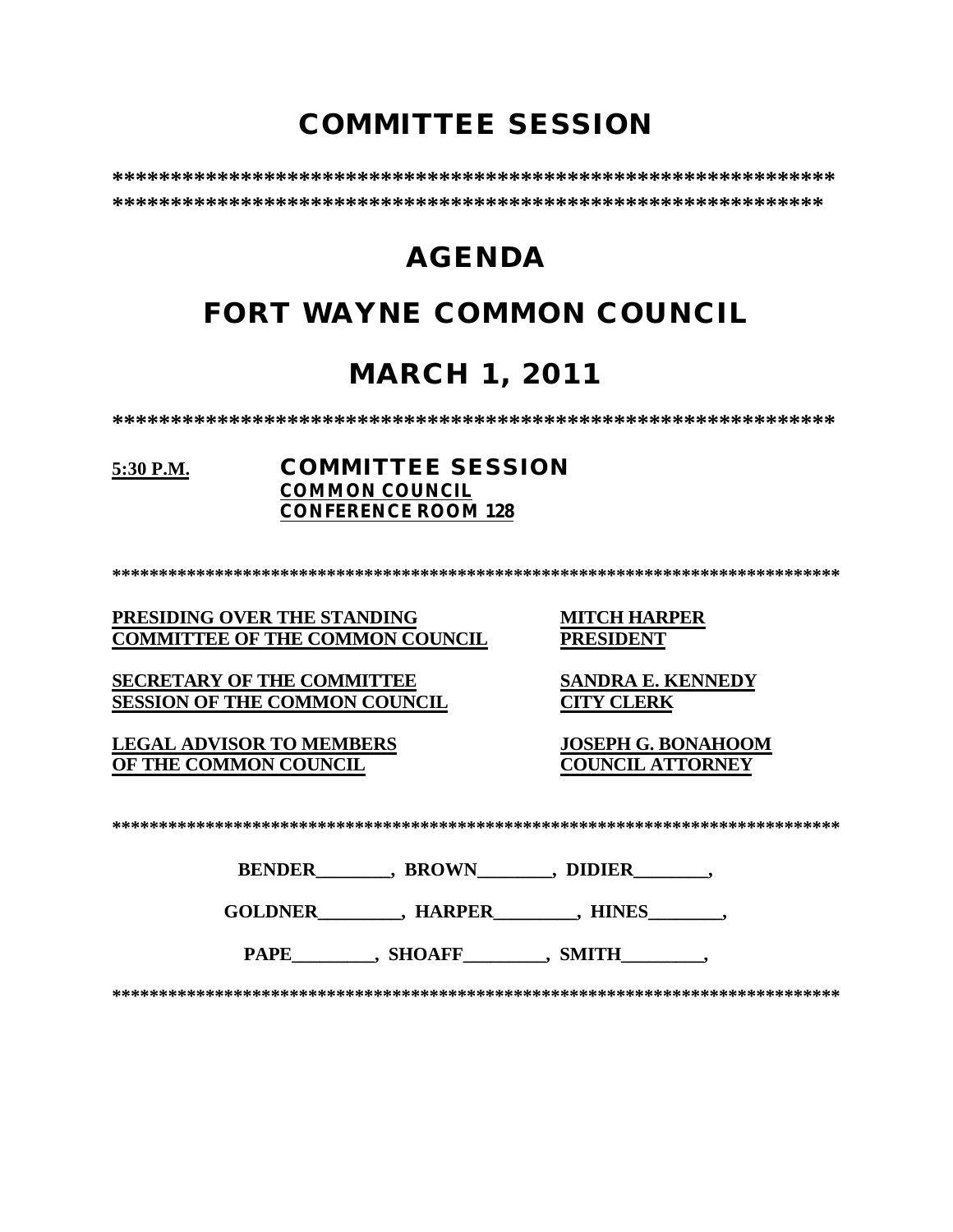# **ORDER OF THE AGENDA**

## 1. ROLL CALL

## 2. ADOPTION OF THE AGENDA

# 3. DISCUSSION OF PENDING<br>ORDINANCES AND RESOLUTIONS - PAGES 3 THRU 8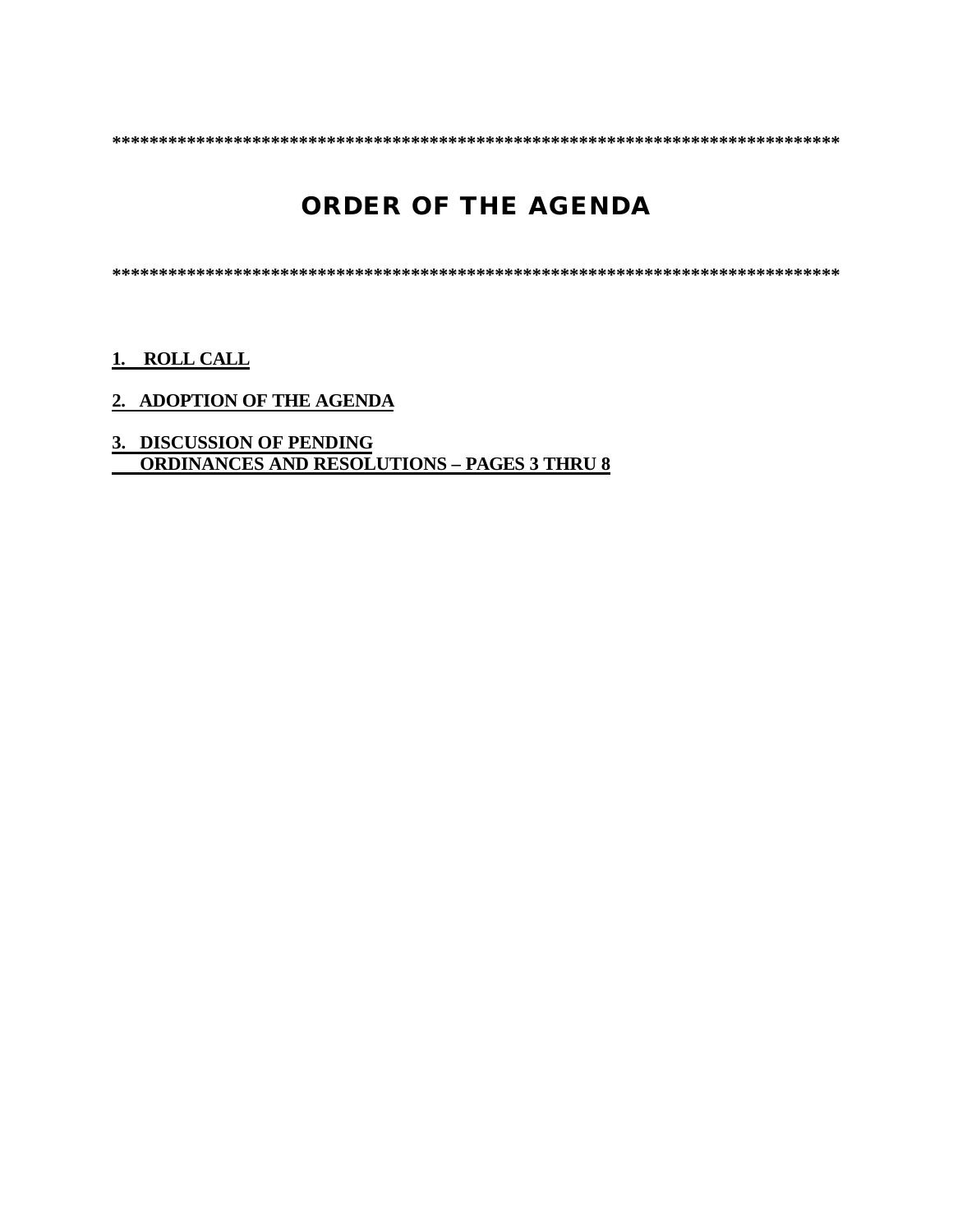# **ORDINANCES AND RESOLUTIONS UP FOR DISCUSSION**

**\*\*\*\*\*\*\*\*\*\*\*\*\*\*\*\*\*\*\*\*\*\*\*\*\*\*\*\*\*\*\*\*\*\*\*\*\*\*\*\*\*\*\*\*\*\*\*\*\*\*\*\*\*\*\*\*\*\*\*\*\*\***

## **CITY UTILITIES COMMITTEE**

## *Glynn A. Hines - Chair Marty Bender – Co-Chair All Council Members*

#### **ACTION**

## **S-11-02-12**

**AN ORDINANCE approving the awarding of ITB #3320 – annual requirements for the purchase of large (commercial) water meters by the City of Fort Wayne, Indiana, by and through its Department of Purchasing and Elster Amco Water Inc. for the Water Maintenance & Service Department Total cost of \$282,020**

## **S-11-02-14**

**AN ORDINANCE approving General Open Cut Sewers Res. #2201-2009, W.O. #75395 between T-E Incorporated and the City of Fort Wayne, Indiana, in connection with the Board of Public Works**

**Total cost of \$298,500**

**Prior Approval was received 1-25-11**

#### **S-11-02-17**

**AN ORDINANCE approving Construction Reimbursement Agreement City Utilities Construction and Relocation Diebold Road Reconstruction Project Phase 1 – Improvement Resolution No. 2385-2010 between Parkview Health System, Inc. and the City of Fort Wayne, Indiana, in connection with the Board of Public Works**

**Total cost of (\$249,128 – Estimated)**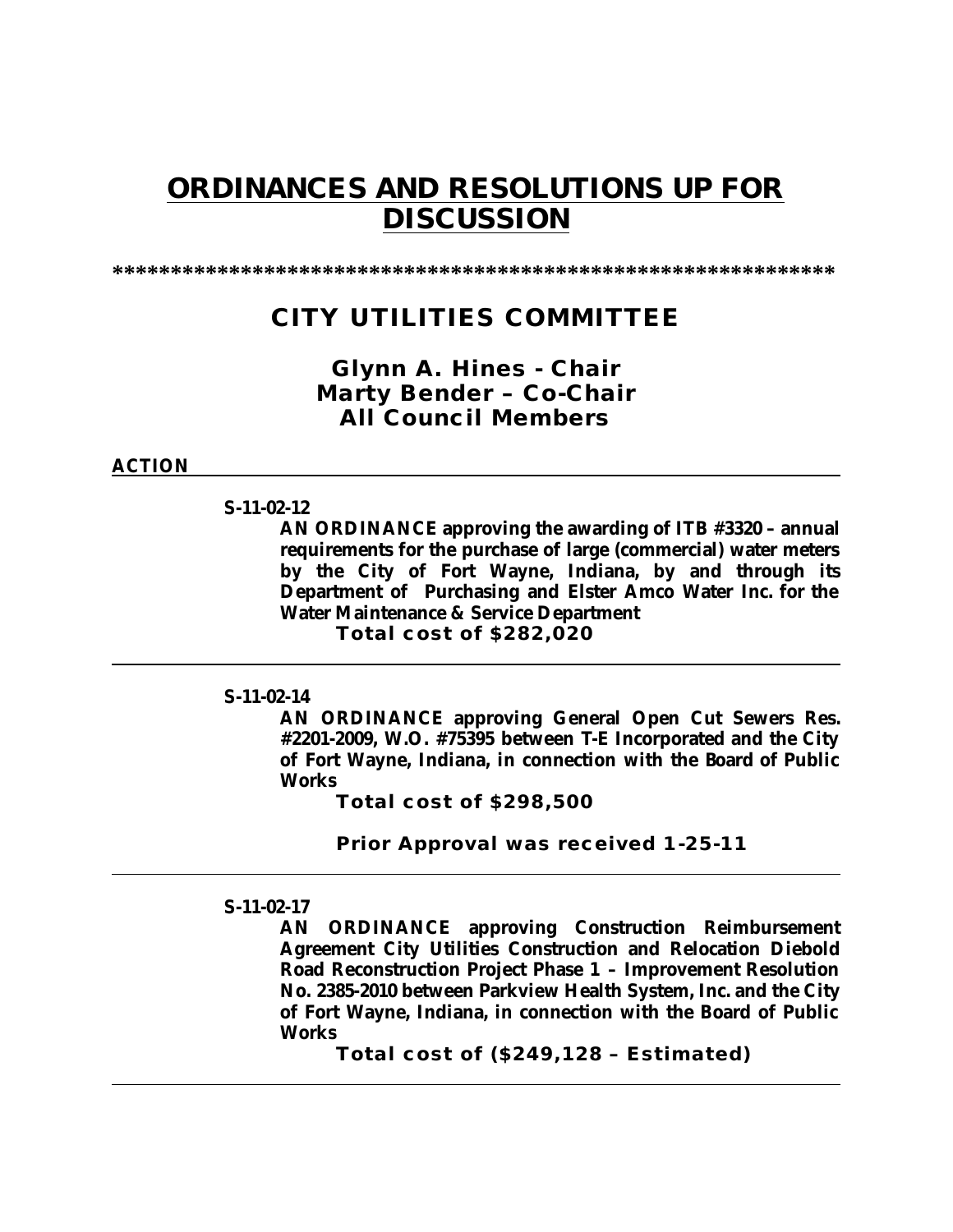**S-11-02-21**

**AN ORDINANCE approving Pontiac Street Sewer Separation Res. #2343-2010, W.O. #75494 between Miller Contracting Group and the City of Fort Wayne, Indiana, in connection with the Board of Public Works**

**Total cost of \$752,100.25**

## **FINANCE COMMITTEE**

*Thomas E. Smith – Chair Elizabeth M. Brown – Co-Chair All Council Members*

## **S-11-02-19**

**AN ORDINANCE approving the awarding of First Year Extension of RFP #2765 – annual contract for Street Tree Pruning by the City of Fort Wayne, Indiana, by and through its Department of Purchasing and Mudrack Tree Care for the Fort Wayne Parks and Recreation Department Total cost of \$270,000**

## **S-11-02-20**

**AN ORDINANCE approving the awarding of ITB #3328 – New Safety Surfacing in all Three Pods at the Boundless Playground by the City of Fort Wayne, Indiana, by and through its Department of Purchasing and Michigan Playgrounds LLC for the Parks and Recreation Department Total cost of \$180,000**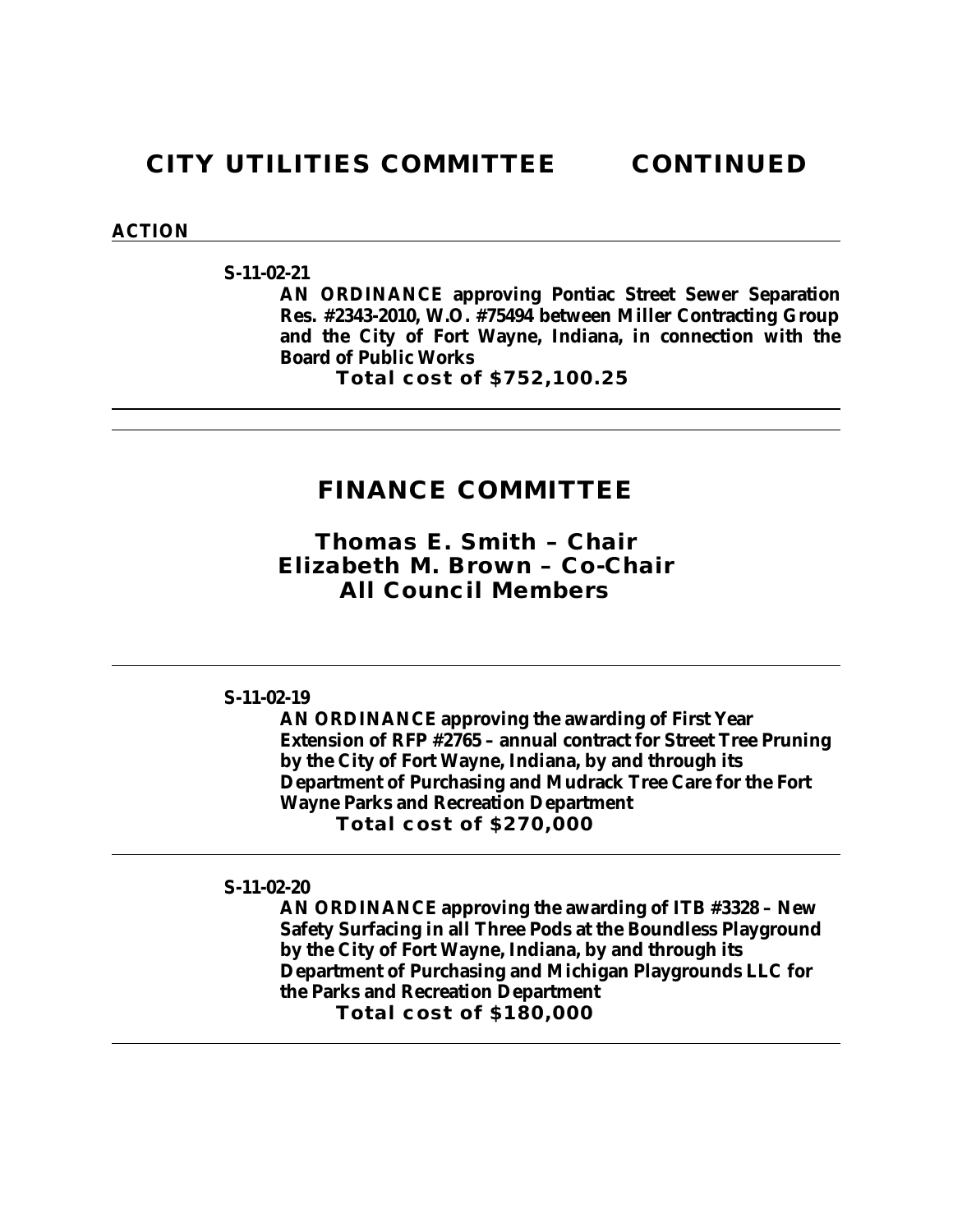## **S-11-02-03**

**AN ORDINANCE approving the purchase and installation of Data Cabling for the building at 200 E. Berry by the City of Fort Wayne, Indiana, by and through its Department of Purchasing And Martell Electric for the Information Systems Department Total cost of \$570,000**

**Prior Approval was received 2-8-11**

### **S-11-02-05**

**AN ORDINANCE approving the awarding of purchase of Network Equipment for the building at 200 East Berry Street by the City of Fort Wayne, Indiana, by and through its Department of Purchasing and NETech Corporation for the Information Systems Department**

**Total cost of \$456,000**

**Prior Approval was received 2-8-11**

## **S-11-02-13**

**AN ORDINANCE approving the awarding of ITB #3329 – Demolitions/Lot Restorations for properties throughout the City of Fort Wayne by the City of Fort Wayne, Indiana, by and through its Department of Purchasing for the Neighborhood Code Enforcement Department**

**Total cost of \$123,729.49**

| Oxendine (5) | \$64,372.00 |
|--------------|-------------|
| Martin's (6) | \$29,987.49 |
| Lunz $(9)$   | \$29,370.00 |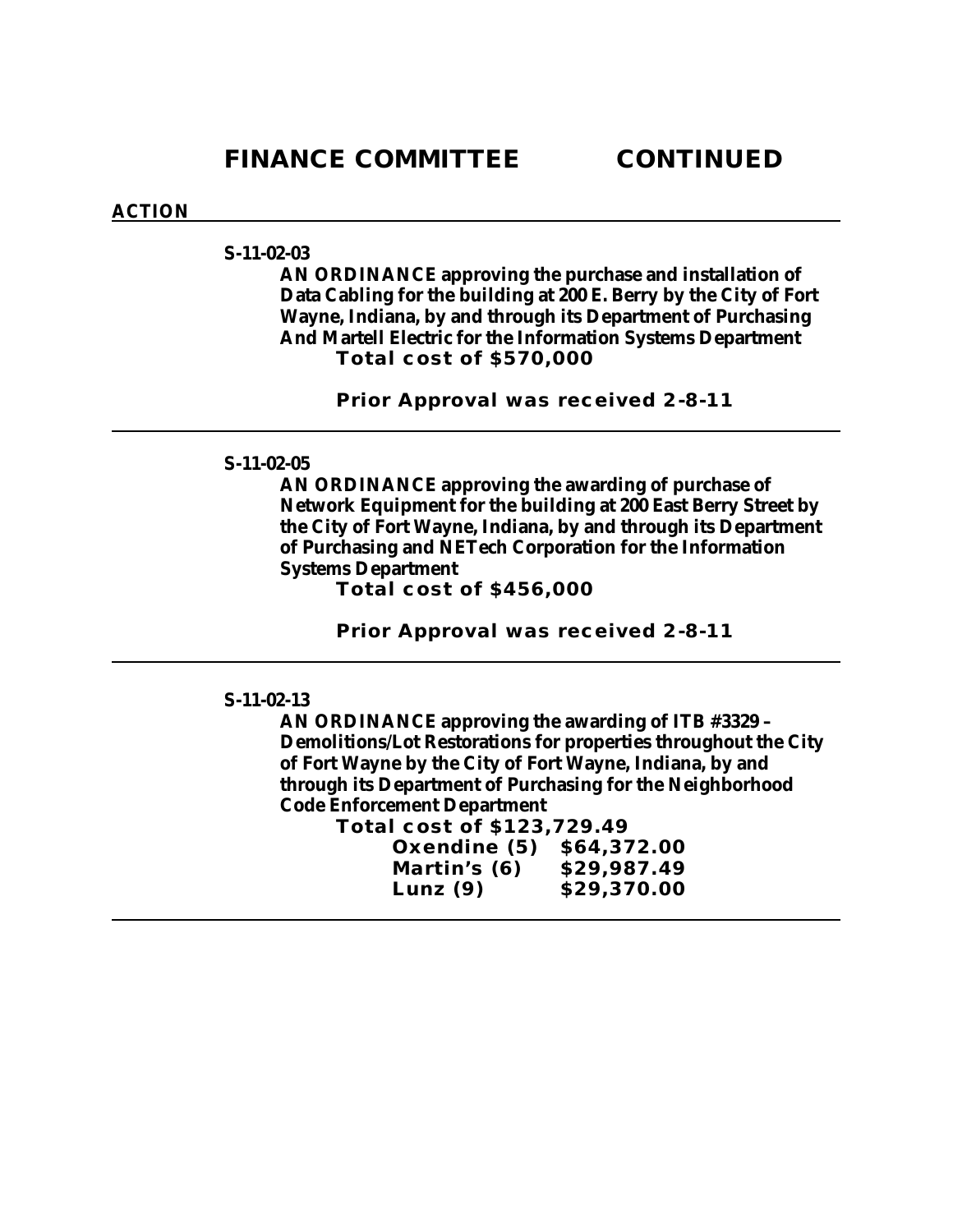**S-11-02-18**

**AN ORDINANCE approving the awarding of ITB #3331 – mowing of residential & commercial properties by the City of Fort Wayne, Indiana, by and through its Department of Purchasing** 

**Total cost of \$466,340**

| <b>Diamond Green</b> | \$106,280.00 |
|----------------------|--------------|
| <b>Galaxie</b>       | \$100,000.00 |
| <b>Get Green</b>     | \$60,000.00  |
| Homescapes           | \$73,143.00  |
| Lawnscape            | \$43,700.00  |
| <b>OEM</b>           | \$27,940.00  |
| <b>Yard Jobs</b>     | \$55,277.31  |
|                      |              |

#### **S-11-02-22**

**AN ORDINANCE of the Common Council fixing, establishing and ratifying compensation for the year 2011 for certain City employees of the City of Fort Wayne, Indiana, represented by the International Brotherhood of Electrical Workers AFL-CIO, Local 723**

**The agreement is for (3) years, but by Indiana Law, must be annually ratified**

## **S-11-02-23**

**AN ORDINANCE of the Common Council fixing, establishing and ratifying compensation for the year 2011 for certain City employees of the City of Fort Wayne, Indiana, represented by the IAM AW Lodge 2569 – City Utilities**

**The agreement is for (3) years, but by Indiana** 

**Law, must be annually ratified**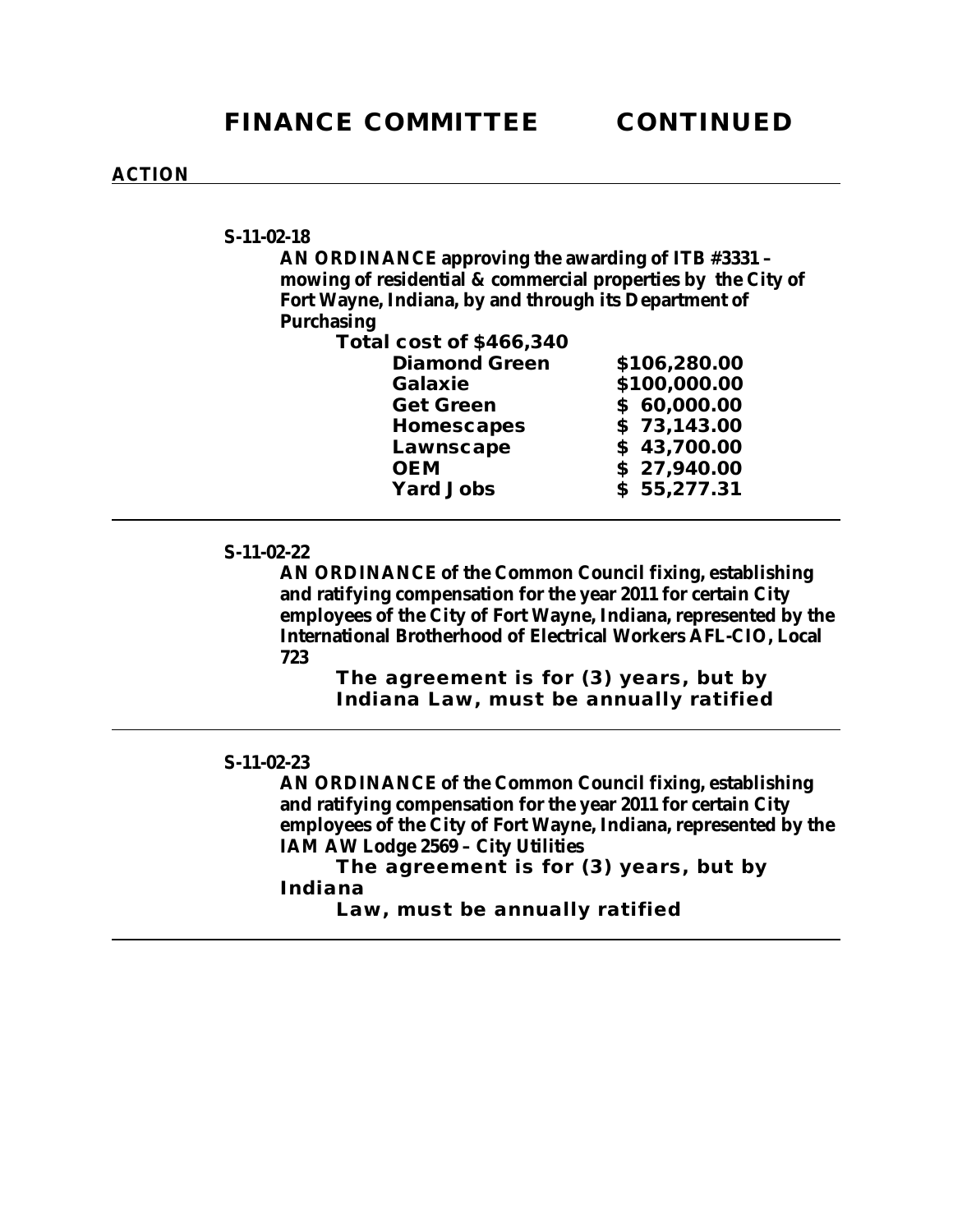**S-11-02-24**

**AN ORDINANCE of the Common Council fixing, establishing and ratifying compensation for the year 2011 for certain City employees of the City of Fort Wayne, Indiana, represented by the IUOE #399 – Street Department**

> **The agreement is for (3) years, but by Indiana law, must be annually ratified**

## **S-11-02-25**

**AN ORDINANCE of the Common Council fixing, establishing and ratifying compensation for the year 2011 for certain City employees of the City of Fort Wayne, Indiana, represented by the Chauffeurs, Teamsters and Helpers Local Union #414**

**The agreement is for (3) years, but by Indiana**

**Law, must be annually ratified**

## **S-11-02-26**

**AN ORDINANCE of the Common Council fixing, establishing and ratifying compensation for certain City Utilities employees of the City of Fort Wayne, Indiana, represented by the International Union of Operating Engineers, Local Union No. 19/399 (City Utilities)**

> **This agreement is for (4) years (2010, 2011, 2012 and 2013), by Indiana law, must be annually ratified**

### **R-11-02-08**

**A RESOLUTION authorizing the transfer of funds between certain accounts within the 2011 budgets of certain City Departments**

**To be Withdrawn** 

## **REGULATIONS COMMITTEE**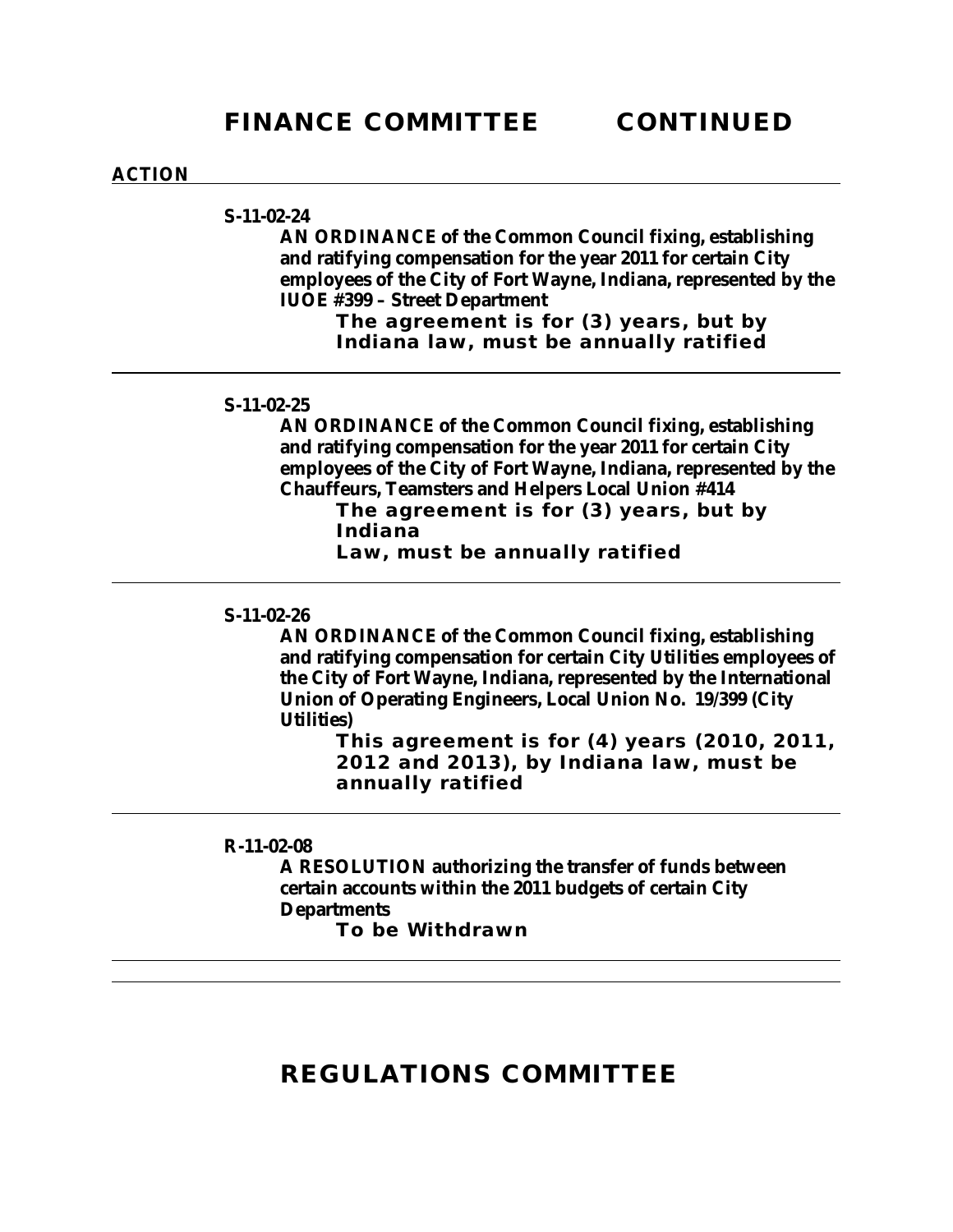**No Ordinances or Resolutions up for discussion**

## **PUBLIC WORKS COMMITTEE**

**No Ordinances or Resolutions up for discussion**

**PREPARED BY THE OFFICE SANDRA E. KENNEDY OF THE CITY CLERK**